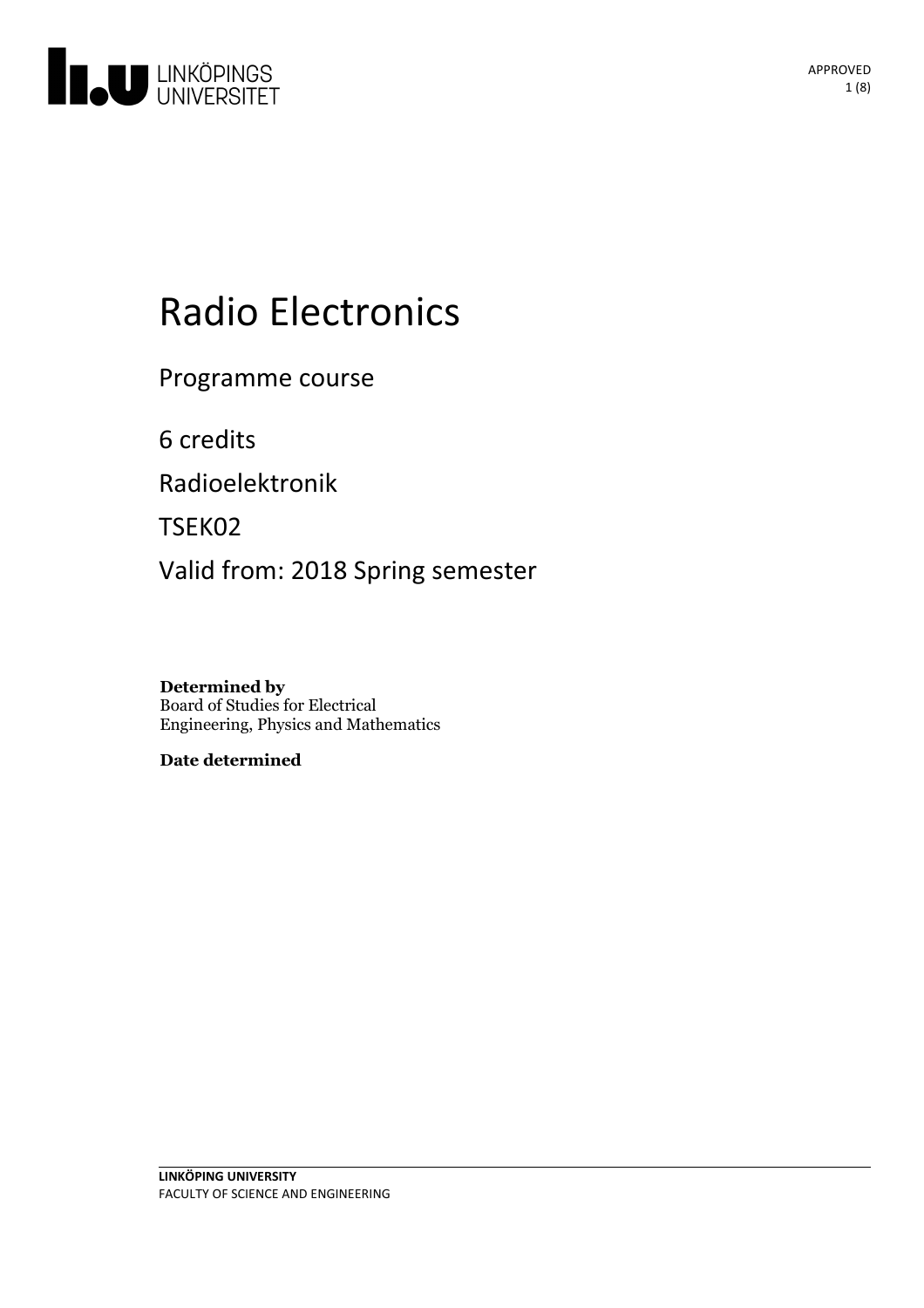# Main field of study

Electrical Engineering

Course level

Second cycle

### Advancement level

A1X

### Course offered for

- Master's Programme in Electronics Engineering
- Communication Systems, Master's Programme
- Computer Science and Engineering, M Sc in Engineering
- $\bullet$  Information Technology, M Sc in Engineering
- Applied Physics and Electrical Engineering International, M Sc in Engineering
- Applied Physics and Electrical Engineering, M Sc in Engineering

# Entry requirements

Note: Admission requirements for non-programme students usually also include admission requirements for the programme and threshold requirements for progression within the programme, or corresponding.

## **Prerequisites**

Basic knowledge in circuit theory, electronics, and mathematic.

# Intended learning outcomes

The course gives the student basic knowledge in radio electronics. The system perspective is addressed both in the context of traditional radio and today's wireless communication systems. The objectives of the course is that the student will learn operation principles of radio systems and their fundamental limitations.<br>After the course the students should be able to:<br>explain the principles of radio transmission and reception

- 
- explain the existing physical and technical limitations of a radio
- system
- analyze the functionality of radio transmitters and receivers • calculate basic radio specifications in terms of power, gain, noise and frequency for basic modulation schemes

• explain differences between traditional radio and today's digital radio systems

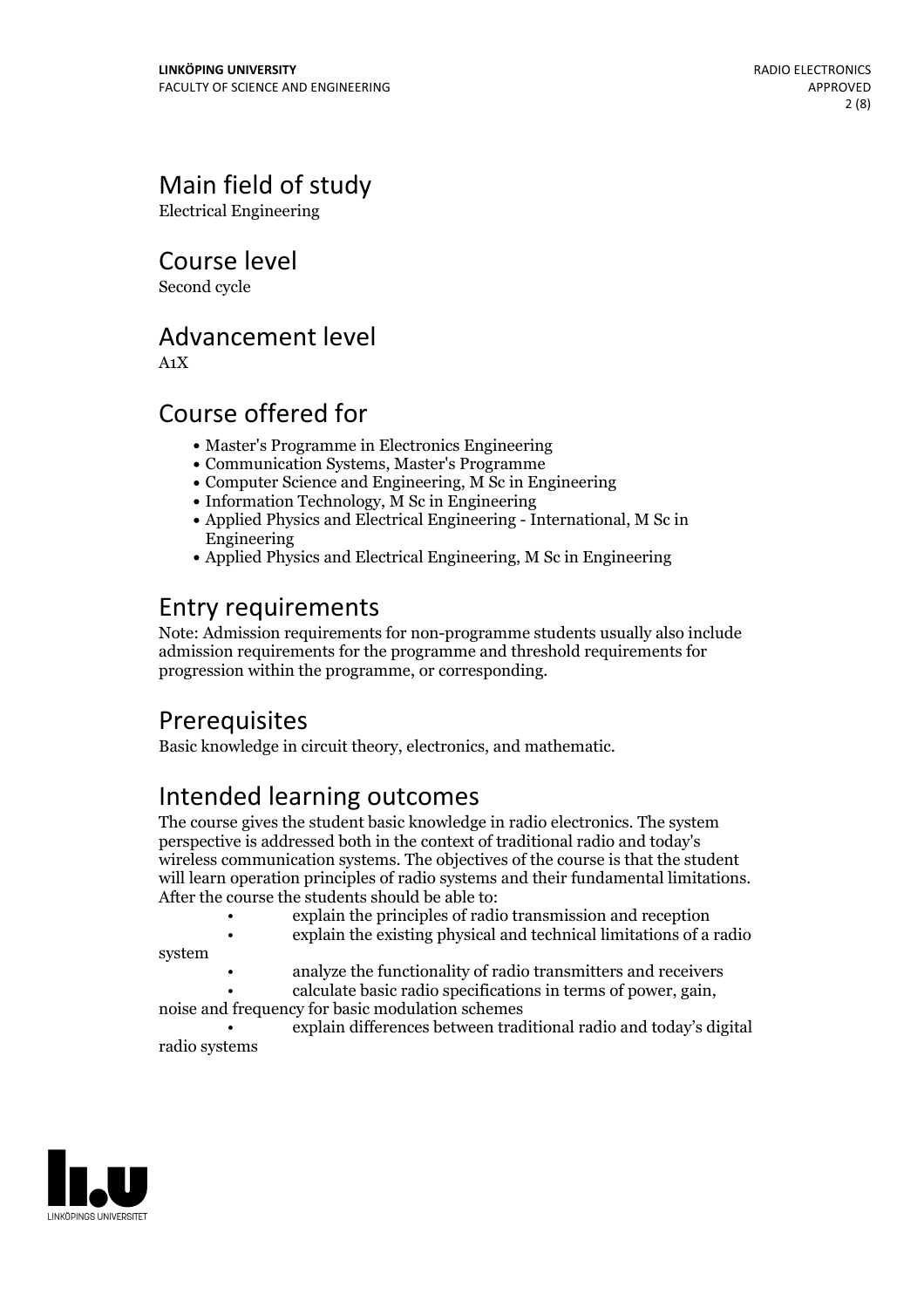### Course content

Overview of a traditional radio and today's communication systems. Basic modeling of an RF communication channel. Modulation, detection, and multiple access schemes. Overview of transceiver architectures and operation principles of RF blocks. Limitations due to power, frequency, noise and nonlinear distortions.

# Teaching and working methods

Lectures, tutorials, laboratory work.

### Examination

| TEN1             | Written Examination | 4 credits | U, 3, 4, 5 |
|------------------|---------------------|-----------|------------|
| LAB <sub>1</sub> | Laboratory Work     | 2 credits | U.G        |

### Grades

Four-grade scale, LiU, U, 3, 4, 5

## Other information

Supplementary courses: Radio Frequency Integrated Circuits (TSEK03), Radio Frequency Transceiver Design (TSEK38), VLSI Design Project, CDIO (TSEK06)

### Department

Institutionen för systemteknik

# Director of Studies or equivalent

Mikael Olofsson

### Examiner

Ted Johansson

### Course website and other links

<http://www.isy.liu.se/en/edu/kurs/TSEK02/>

### Education components

Preliminary scheduled hours: 44 h Recommended self-study hours: 116 h

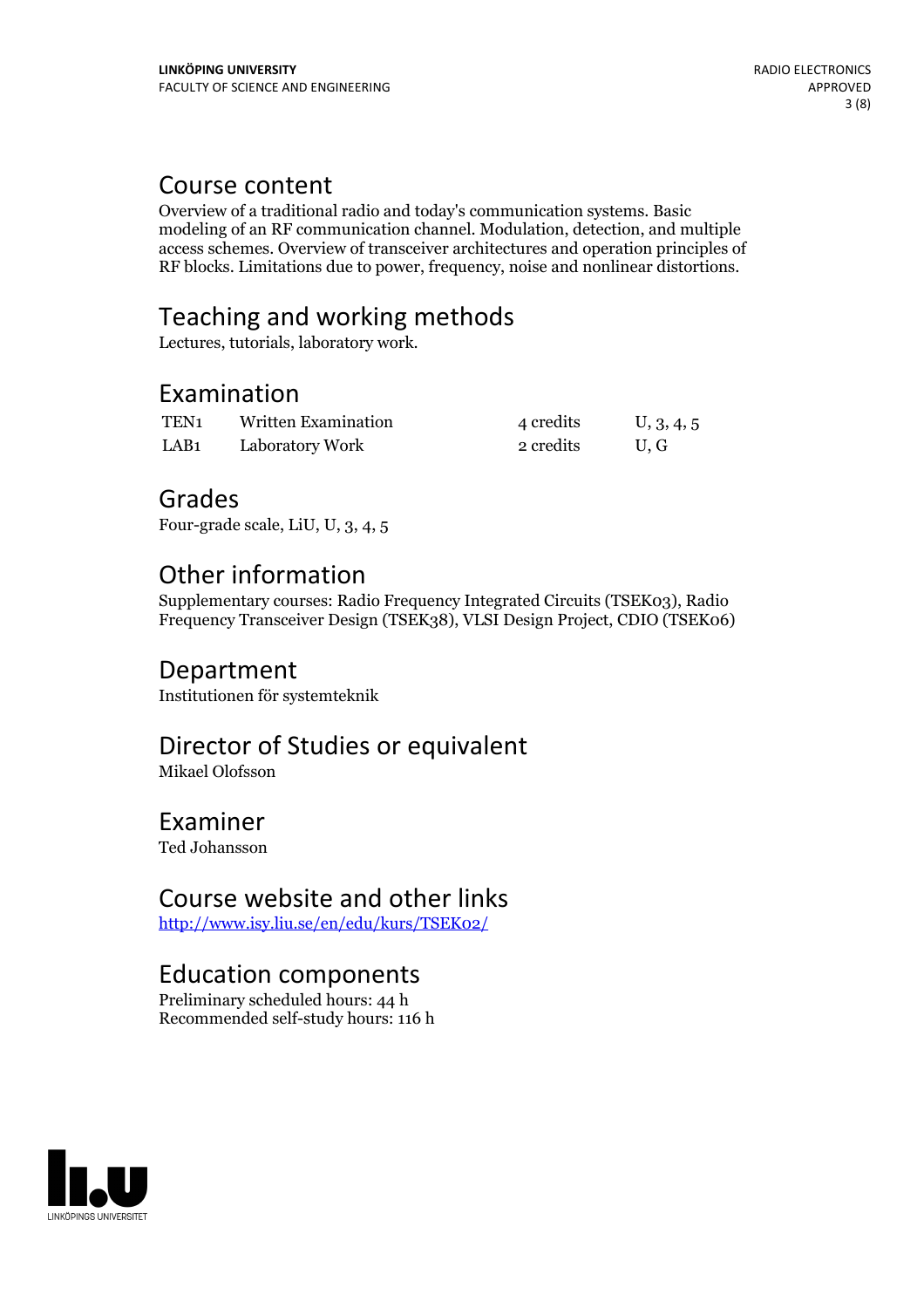# Course literature

#### **Books**

B. Razavi, (2012) *RF Microelectronics* 2 ISBN: 978-0-13-283941-9 Pearson Education

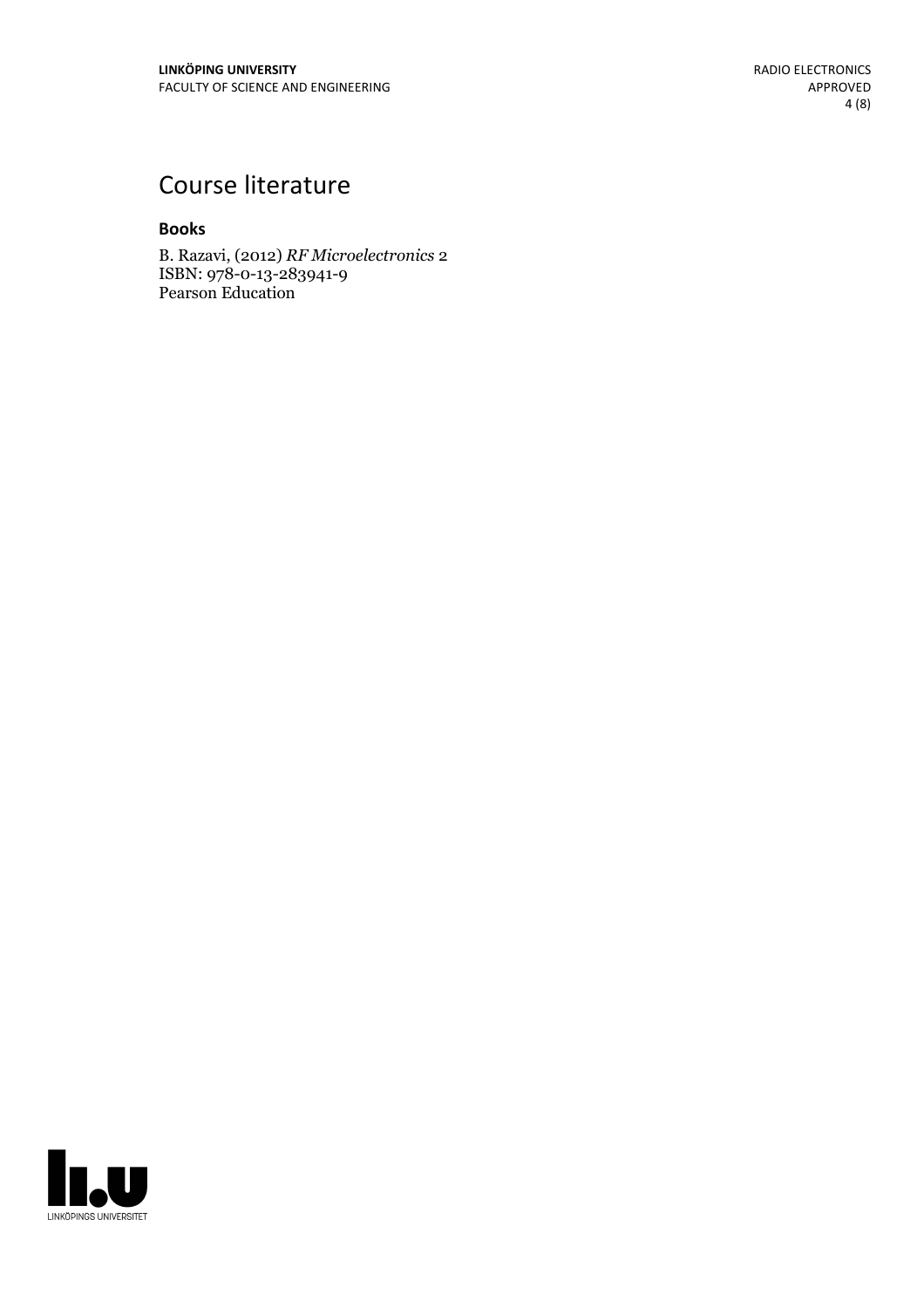# **Common rules**

#### **Course syllabus**

A syllabus has been established for each course. The syllabus specifies the aim and contents of the course, and the prior knowledge that a student must have in order to be able to benefit from the course.

#### **Timetabling**

Courses are timetabled after a decision has been made for this course concerning its assignment to a timetable module. A central timetable is not drawn up for courses with fewer than five participants. Most project courses do not have a central timetable.

#### **Interrupting a course**

The vice-chancellor's decision concerning regulations for registration, deregistration and reporting results (Dnr LiU-2015-01241) states that interruptions in study are to be recorded in Ladok. Thus, all students who do not participate in a course for which they have registered must record the interruption, such that the registration on the course can be removed. Deregistration from <sup>a</sup> course is carried outusing <sup>a</sup> web-based form: www.lith.liu.se/for-studenter/kurskomplettering?l=sv.

#### **Cancelled courses**

Courses with few participants (fewer than 10) may be cancelled or organised in a manner that differs from that stated in the course syllabus. The board of studies is to deliberate and decide whether a course is to be cancelled orchanged from the course syllabus.

#### **Regulations relatingto examinations and examiners**

Details are given in a decision in the university's rule book: http://styrdokument.liu.se/Regelsamling/VisaBeslut/622678.

#### **Forms of examination**

#### **Examination**

Written and oral examinations are held at least three times a year: once immediately after the end of the course, once in August, and once (usually) in one of the re-examination periods. Examinations held at other times are to follow a decision of the board of studies.

Principles for examination scheduling for courses that follow the study periods:

courses given in VT1 are examined for the first time in March, with re-

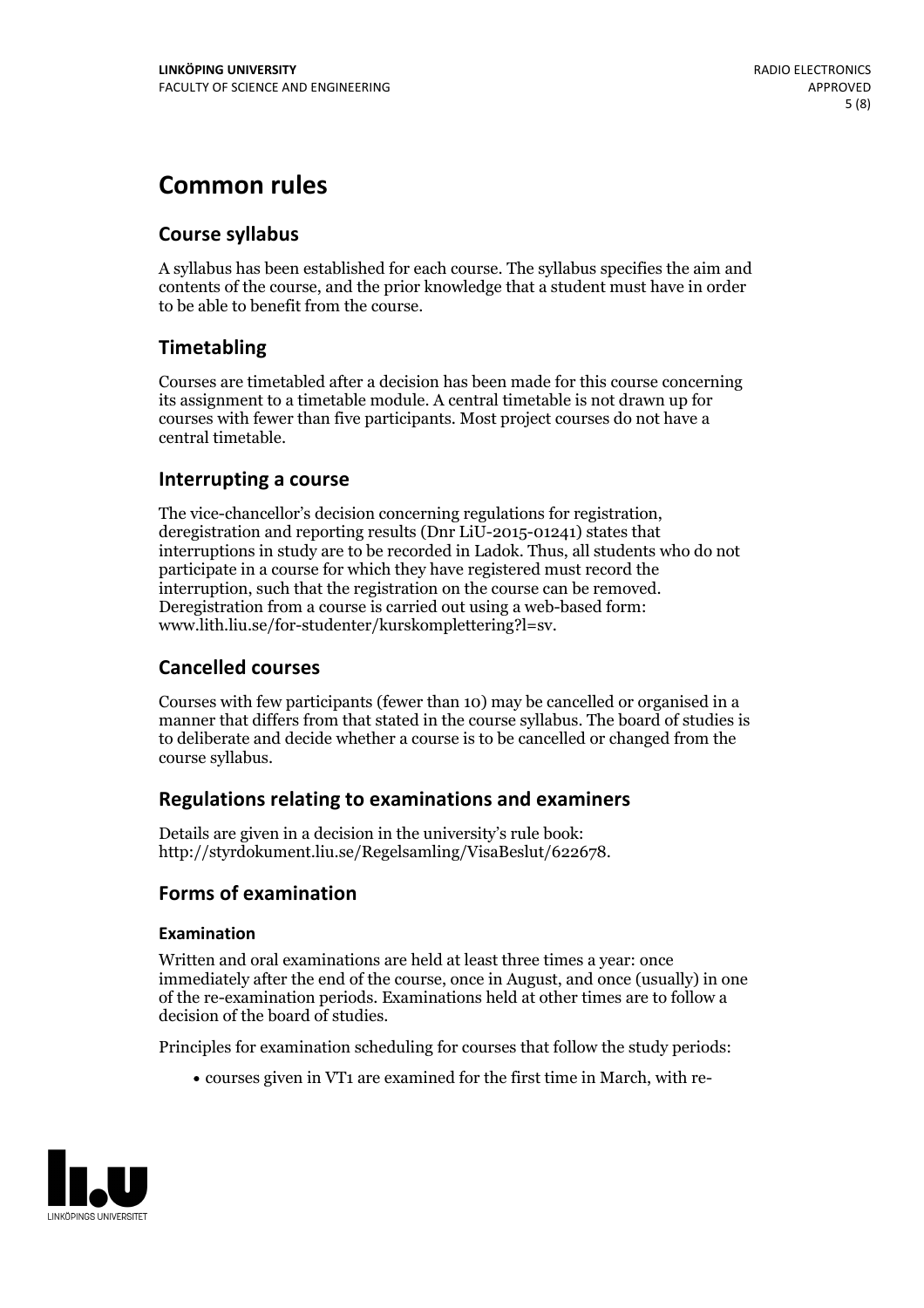examination in June and August

- courses given in VT2 are examined for the first time in May, with re-examination in August and October
- courses given in HT1 are examined for the first time in October, with re-examination in January and August
- courses given in HT2 are examined for the first time in January, with re-examination at Easter and in August.

The examination schedule is based on the structure of timetable modules, but there may be deviations from this, mainly in the case of courses that are studied and examined for several programmes and in lower grades (i.e. 1 and 2).

- Examinations for courses that the board of studies has decided are to be held in alternate years are held only three times during the year in which
- the course is given.<br>• Examinations for courses that are cancelled or rescheduled such that they are not given in one or several years are held three times during the year that immediately follows the course, with examination scheduling that corresponds to the scheduling that was in force before the course was cancelled or rescheduled.<br>• If teaching is no longer given for a course, three examination occurrences
- are held during the immediately subsequent year, while examinations are at the same time held for any replacement course that is given, or alternatively in association with other re-examination opportunities. Furthermore, an examination is held on one further occasion during the next subsequent year, unless the board of studies determines otherwise.<br>• If a course is given during several periods of the year (for programmes, or
- on different occasions for different programmes) the board orboards of studies determine together the scheduling and frequency of re-examination occasions.

#### **Registration for examination**

In order to take an examination, a student must register in advance at the Student Portal during the registration period, which opens 30 days before the date of the examination and closes 10 days before it. Candidates are informed of the location of the examination by email, four days in advance. Students who have not registered for an examination run the risk of being refused admittance to the examination, if space is not available.

Symbols used in the examination registration system:

- \*\* denotes that the examination is being given for the penultimate time.
- \* denotes that the examination is being given for the last time.

#### **Code of conduct for students during examinations**

Details are given in a decision in the university's rule book: http://styrdokument.liu.se/Regelsamling/VisaBeslut/622682.

#### **Retakes for higher grade**

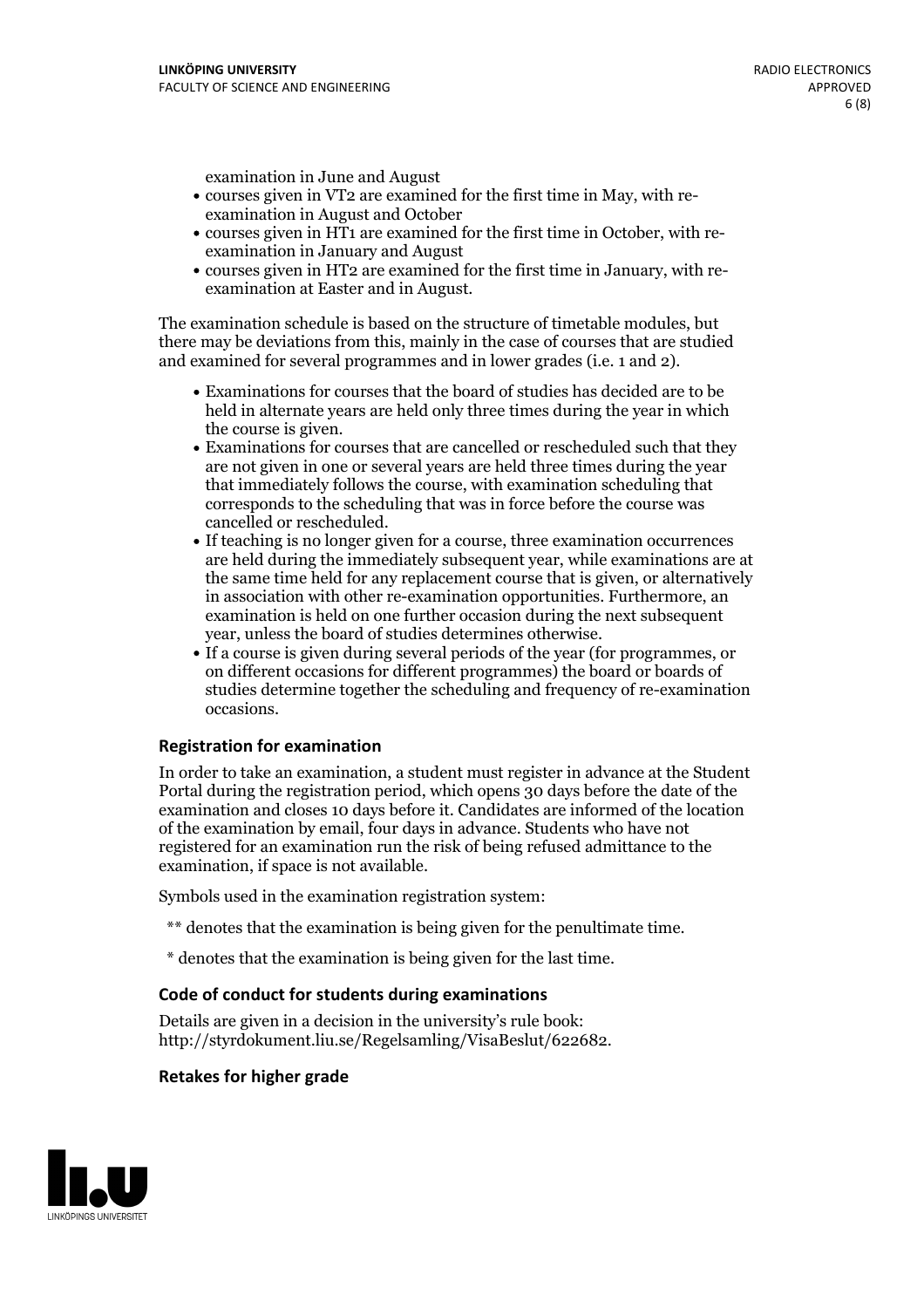Students at the Institute of Technology at LiU have the right to retake written examinations and computer-based examinations in an attempt to achieve a higher grade. This is valid for all examination components with code "TEN" and "DAT". The same right may not be exercised for other examination components, unless otherwise specified in the course syllabus.

#### **Retakes of other forms of examination**

Regulations concerning retakes of other forms of examination than written examinations and computer-based examinations are given in the LiU regulations for examinations and examiners, http://styrdokument.liu.se/Regelsamling/VisaBeslut/622678.

#### **Plagiarism**

For examinations that involve the writing of reports, in cases in which it can be assumed that the student has had access to other sources (such as during project work, writing essays, etc.), the material submitted must be prepared in accordance with principles for acceptable practice when referring to sources (references or quotations for which the source is specified) when the text, images, ideas, data, etc. of other people are used. It is also to be made clear whether the author has reused his or her own text, images, ideas, data, etc. from previous examinations.

A failure to specify such sources may be regarded as attempted deception during examination.

#### **Attempts to cheat**

In the event of <sup>a</sup> suspected attempt by <sup>a</sup> student to cheat during an examination, or when study performance is to be assessed as specified in Chapter <sup>10</sup> of the Higher Education Ordinance, the examiner is to report this to the disciplinary board of the university. Possible consequences for the student are suspension from study and a formal warning. More information is available at https://www.student.liu.se/studenttjanster/lagar-regler-rattigheter?l=sv.

#### **Grades**

The grades that are preferably to be used are Fail (U), Pass (3), Pass not without distinction  $(4)$  and Pass with distinction  $(5)$ . Courses under the auspices of the faculty board of the Faculty of Science and Engineering (Institute of Technology) are to be given special attention in this regard.

- 1. Grades U, 3, 4, 5 are to be awarded for courses that have written
- examinations. 2. Grades Fail (U) and Pass (G) may be awarded for courses with <sup>a</sup> large degree of practical components such as laboratory work, project work and group work.

#### **Examination components**

- 
- 1. Grades U, 3, 4, <sup>5</sup> are to be awarded for written examinations (TEN). 2. Grades Fail (U) and Pass (G) are to be used for undergraduate projects and other independent work.